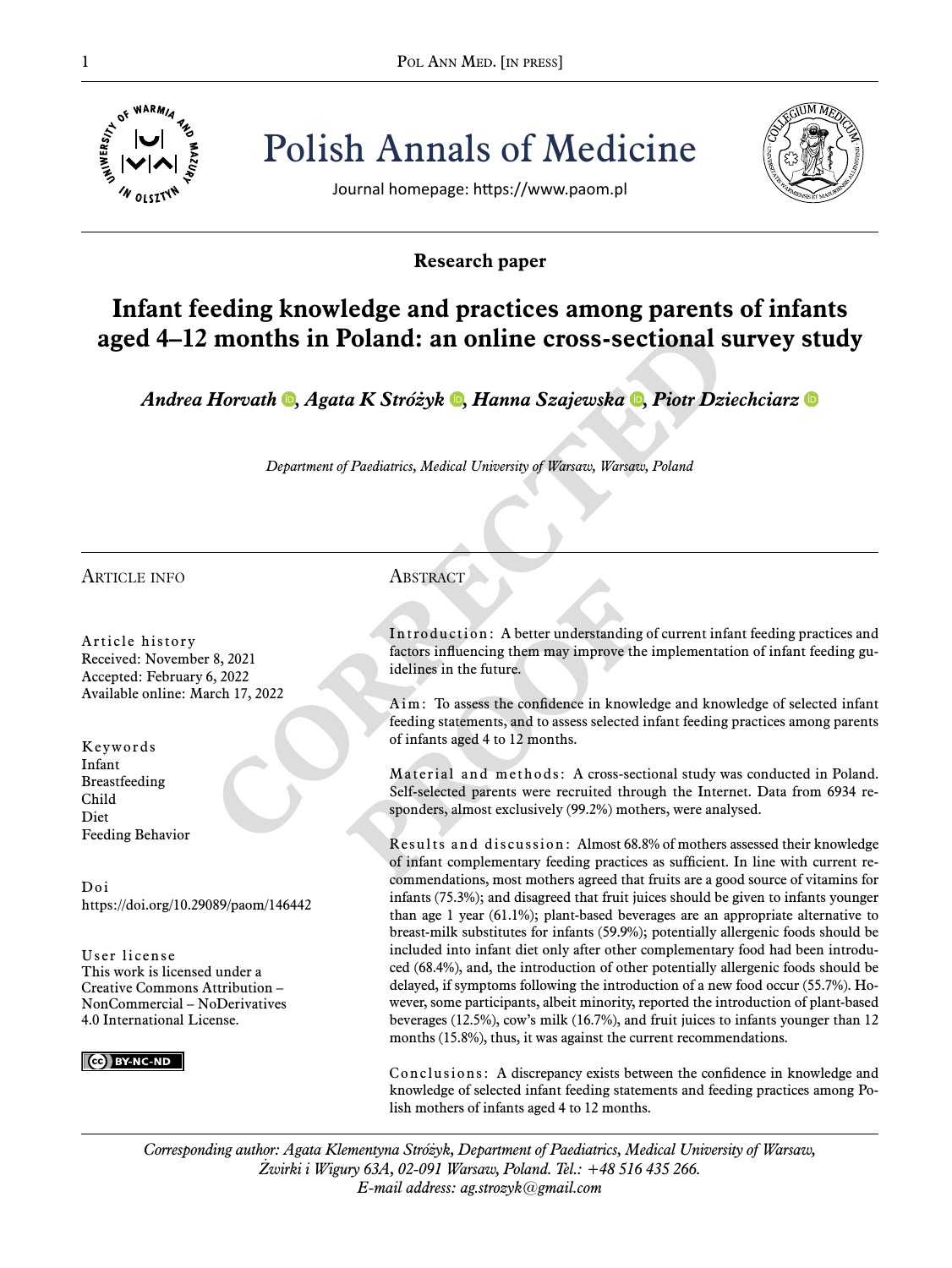# **1. Introduction**

The importance of adequate nutrition during early life is well recognized. The way in which infants are fed has important short and long-term consequences for their growth, development, and health. Most recent (2021) infant feeding recommendations in Poland, developed by the Polish Society of Pediatric Gastroenterology, Hepatology and Nutrition,1 are in line with the guidance from the European Society of Pediatric Gastroenterology, Hepatology and Nutrition (ESPGHAN).<sup>2-5</sup> Similarly as in previous recommendations,<sup>6</sup> a desirable goal is that all infants should be exclusively breastfed from birth for around 6 months. Complementary foods should not be introduced before 4 months (17 weeks, beginning of the 5th month of life) but should not be delayed beyond 6 months of age (26 weeks, beginning of the 7th month). Main important changes compared to previous recommendations,<sup>6</sup> were associated with: introduction of allergenic foods and gluten, as well as, use of plant-based drinks and fruit juices in the first year of life. In line with current recommendations, $<sup>1</sup>$  al-</sup> lergenic foods may be introduced when complementary food is commenced any time after 4 months. Infants at high risk of peanut allergy (those with severe eczema, egg allergy, or both) should have peanut introduced between 4 and 11 months, following evaluation by a specialist. Gluten may be introduced between 4 and 12 months, but consumption of large quantities should be avoided during the first weeks after gluten introduction. Fruit juices and sugar-sweetened beverages should be avoided, as the recommended beverage is water. Additionally, in line with the recommendations from the North American Society for Pediatric Gastroenterology, Hepatology, and Nutrition (NASPGHAN), $^7$  the Polish guidelines recommend against using plant-based beverages (i.e., drinks manufactured from nuts, seeds, grains, fruits, vegetables) in infants. Only appropriate commercial infant formulas should be used as an alternative to human breast milk in the first year of life.

In Poland, for many years, various strategies have been used to communicate and disseminate infant feeding guidelines to inform and influence healthcare providers and caregivers. However, data on parent's adherence to infant feeding recommendations are limited. A better understanding of current infant feeding practices and factors influencing them may improve the implementation of infant feeding guidelines in the future.

### **2. Aim**

A main aim of this study was to assess the confidence in knowledge and knowledge of selected infant feeding statements, and to assess selected infant feeding practices among parents of infants aged 4 to 12 months.

## **3. material and Methods**

The methodology of this study was fully described elsewhere (the questions were asked as part of a survey of in-

fant feeding practices during the COVID-19 restrictions in Poland).<sup>8</sup> In brief, this was a cross-sectional study, involving a convenience series of participants, with the use of an one-time online questionnaire. The questionnaire was developed by the members of the study team from the Medical University of Warsaw (AH, AS, PD) (for full questionnaire, see Appendix 1). The questionnaire was anonymous and accessible via an on-line link, during two intervals (May 27 to June 3, 2020, and March 17 to May 13, 2021).

Study included 6934 parents of infants aged 4 to 12 months (mostly aged 7–12 months; 75.5%), almost exclusively females (99.2%) (Appendix 2). Almost half of responders (47.0%) were in the age group 26–30 years. There were no incentives to participate in the survey. Respondents could discontinue the survey at any time.

The outcomes were as follows: self-assessed confidence on complementary feeding knowledge, agreement with selected infant feeding statements (objectively assessed participants knowledge), and complementary feeding practices. The feeding statements and practices of interest were related to the introduction of plant-based beverages and potentially allergenic foods, and fruit juice consumption. The issues were selected as being important from the clinical perspective and reflecting some of the recent changes in the infant feeding recommendations.<sup>1,3,4,6</sup>

Data were analysed by an independent statistician. Statistical analysis was conducted using R package, v. 4.0.5. Data for all outcomes are reported for all participants, and if feasible, for both years (2020 and 2021), jointly. All responses to questions are presented with total number of responses (*n*) and frequencies of subgroup (%). The relationship between nominal variables was evaluated using the two-sided  $\chi^2$  test with a significance level of  $\alpha = 0.05$ .

# **4. Results**

Most participants (68.8%) judged their knowledge on infant feeding as sufficient, 27.0% had no opinion, and only 4.2% of respondents considered their knowledge as insufficient (Appendix 3).

Significantly more participants agreed that with the statement that fruits are good source of vitamins in infants compared with those who did not agree (75.2% vs. 22.7%; difference 52.6%; 95% CI 51.2% to 54.0%; *P* < 0.0001). Only 2% had no opinion. Significantly more participants did not agree with the statement that fruit juices should be given to infants younger than age 1, compared with those who did agree (61.1% v. 24.0%; difference 37.1%; 95%CI 35.5% to 38.5%; *P* < 0.0001). Almost 15% had no opinion. Significantly more participants did not agree with the statement that plant-based beverages, so-called 'plant-based milks' (i.e., coconut-based or almond-based beverages) are an appropriate alternative to breast-milk substitutes such as an infant formula or protein hydrolysate, compared with those who did agree (59.9% v. 18.1%; difference 41.8%; 95% CI 40.3% to 59.9%; *P* < 0.0001). As many as 22.0% had no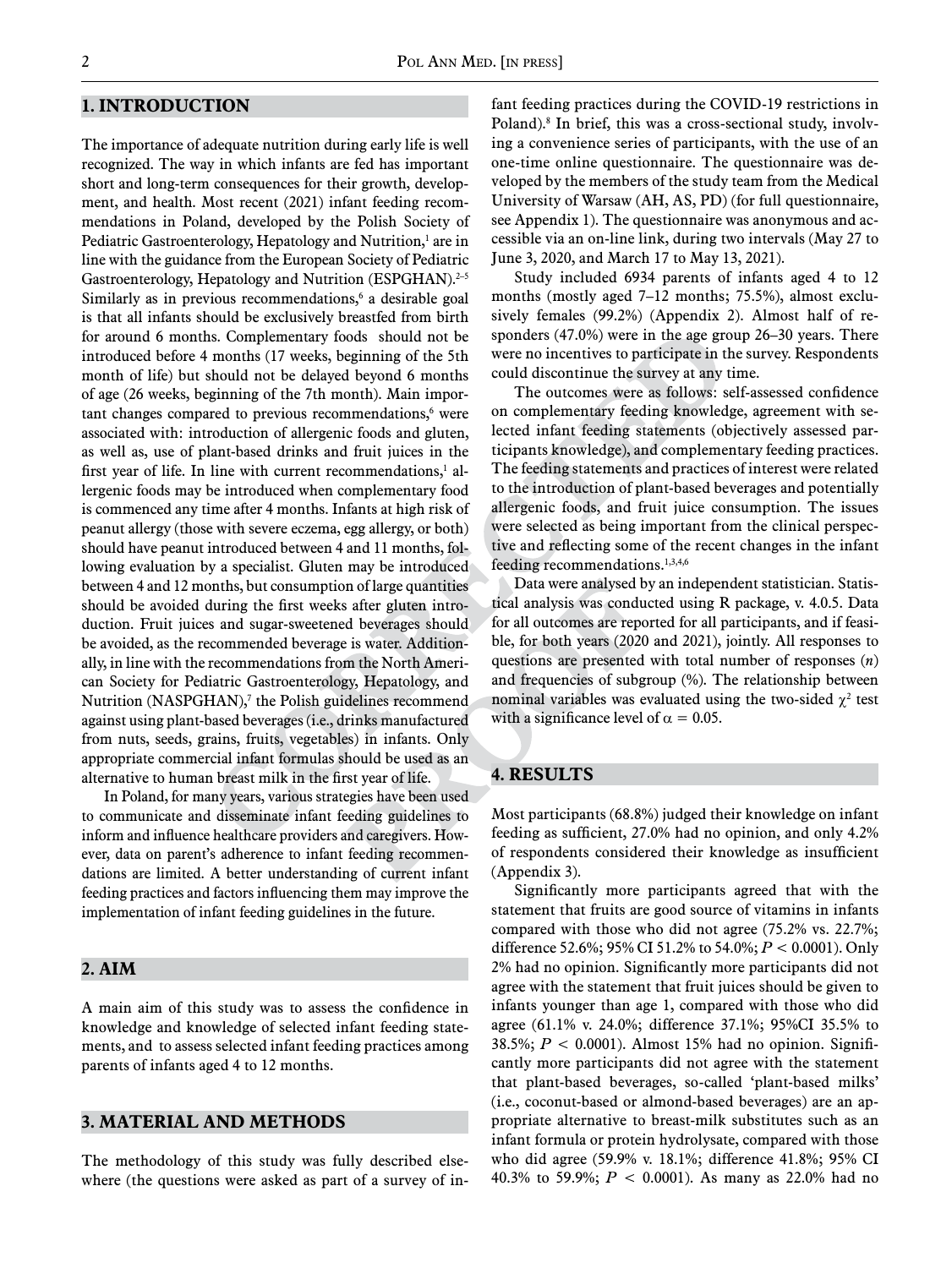opinion. Significantly more participants did not agree with the statement that potentially allergenic foods (such as eggs, wheat, fish) should be included into infant diet only after other complementary food had been already introduced, compared with those who did agree (68.4% v. 22.9%; difference 45.5%; 95% CI 44.0% to 50.0%; *P* < 0.0001). Almost8.7% had no opinion. Significantly more participants did not agree with the statement that, if an infant develops symptoms following the introduction of a new food such as an egg, the introduction of other potentially allergenic foods should be delayed, compared with those who did agree (55.7% v. 34.3%; difference 21.4%; 95% CI 19.7% to 23.0%;  $P < 0.0001$ ). In total, 10% had no opinion.

Infant feeding practices were reported overall and for infants aged 4 to 6 months and 7 to 12 months (Table 1). Considerable proportion of responders reported undesirable complementary feeding practices, that included introduction of  $(1)$  cow's milk  $(12.6\%$  and  $18.0\%$ , respectively);  $(2)$ plant-based beverages (9.2% and 13.6%, respectively); and (3) fruit juices (12.1% and 17.0%, respectively).

# **5. Discussion**

The cross-sectional study carried out in Poland assessed the confidence in knowledge and knowledge of selected infant feeding statements, and selected infant feeding practices among parents of infants aged 4 to 12 months. The survey involved more than 6900 participants, almost exclusively mothers. Most of these mothers assessed their knowledge about infant complementary feeding practices as sufficient. Indeed, in line with current recommendations, most mothers agreed that fruits are a good source of vitamins for infants; disagreed that fruit juices should be given to infants younger than age 1; disagreed that plant-based beverages are an appropriate alternative to breast-milk substitutes; disagreed that potentially allergenic foods such as eggs, wheat, fish should be only included into infant diet after other complementary food had been introduce, and disagreed that if an infant develops symptoms following the introduction of a new feed such as an egg, the introduction of other potentially allergenic foods should be delayed. However, some mothers, albeit minority, reported the introduction of plant-based beverages, cow's milk, and fruit juices to infants younger than 12 months, thus against current recommendations.

The size of the study sample is the strength of this online survey. We used convenience sampling, i.e., the participants were self-selected through parenting websites, and social media. It is likely that those participants were more interested in infant feeding. Moreover, those with no Internet access, potentially more disadvantaged individuals, were excluded from participating in this survey. Thus, sampling bias is possible. As with any cross-sectional study, our study is subject to non-response bias, i.e., the participants who agreed to contribute may differ from those who did not participate. Thus, the representativeness of the in-

#### **Table 1. Summary of data on complementary feeding,** *n***(%).**

|                                                             | Total<br>$(n = 6934)$ | Infants 4–6<br>month of age<br>$(n = 1695)$ | Infants $7-12$<br>month of age<br>$(n = 5239)$ |
|-------------------------------------------------------------|-----------------------|---------------------------------------------|------------------------------------------------|
| Fruits, mouses, fruit<br>smoothies in tubes/<br>sachets     | 4275(61.7)            | 944(55.7)                                   | 3331(63.6)                                     |
| Fruit juices                                                | 1095(15.8)            | 205(12.1)                                   | 890(17.0)                                      |
| $C0$ w's milk                                               | 1159(16.7)            | 214(12.6)                                   | 945(18.0)                                      |
| Plant-based beverages<br>e.g., coconut-based,<br>rice-based | 866(12.5)             | 156(9.2)                                    | 710(13.6)                                      |

fant population may be questioned. There were almost no fathers among the responders. However, this finding reflects the real-world situation in Poland where care of infants and young children is usually undertaken by mothers.

Two recent studies assessed infant feeding practices in Poland.9,10 None of these studies is directly comparable with our study due to the differences in the objectives and study designs. However, some comparisons are possible. A 2016 study,12 known as PITNUTS study, involved 1059 randomly selected (using personal identification number) children aged 5 to 36 months. Compared to the PIT-NUTS study in our study more participants reported the introduction of cow's milk to infants at 4–6 months of age (4.5% vs. 12.1%, respectively); however, less responders reported offering fruit juice to their infants at 4–6 month of age (12.1% vs 49.8%, respectively). In the PITNUTS 2016 study, plant-based beverages were not addressed as they were not an issue at that time and were addressed in the recommendations only recently. More recently, a study involving almost 300 mothers was performed in the southeastern part of Poland. This study assessed factors affecting complementary feeding of infants.13 The age of mother, level of education, and the scores of nutrition knowledge were associated with the timing of complementary food introduction. In line with our findings, inappropriate early introduction of cow's milk was reported by some mothers. Overall, these recent studies carried out in Poland found discrepancies between what is recommended (and known to parents) and what is practiced. Good parental awareness of infant feeding guidelines was also confirmed in other studies reviewed jointly in at least two recently published systematic reviews.<sup>11,12</sup>

Our study did not address factors influencing parental decision-making on infant feeding practices. However, a 2021 systematic review evaluated such factors.13 Among other, based on data from 47 studies, the authors concluded that in high-income countries understanding of the evidence behind complementary feeding guidelines is inadequate and is perceived as 'a one-size-fits-all approach.' The supposed health benefits are considered when making decisions on the choice of complementary foods. However, uncertainty exists regarding which and when certain foods need to be avoided.